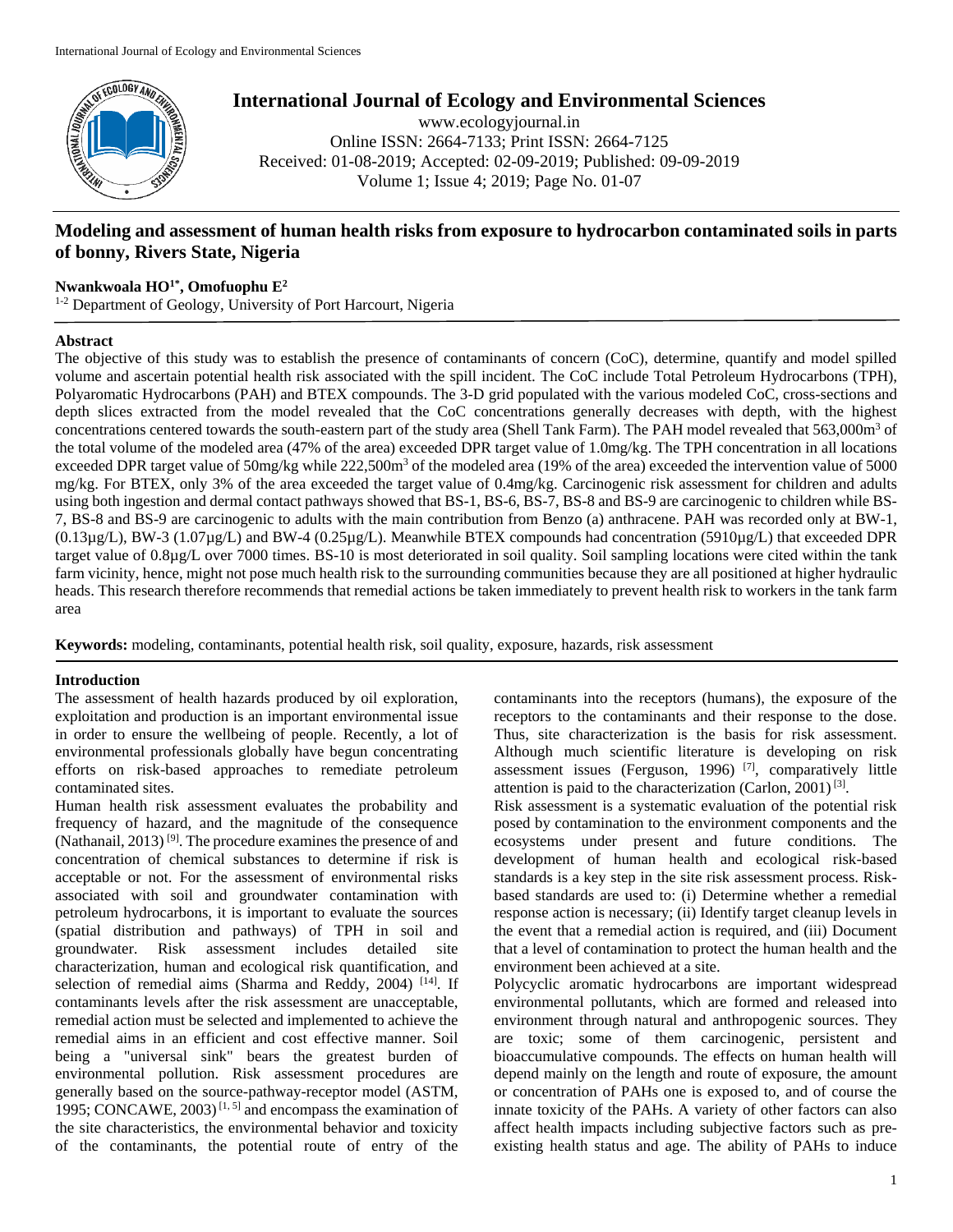short-term health effects in humans is not clear (Unwin *et al*., 2006) [16]. Occupational exposures to high levels of pollutant mixtures containing PAHs have resulted in symptoms such as eye irritation, nausea, vomiting, diarrhoea and confusion. Since the end of the 18<sup>th</sup> century, many PAHs were recognized as carcinogens and mutagens. It has been proven that some of them induce skin cancer and there are suspicions that some PAHs may induce lung cancer. However, carcinogenic activity is observed only after exposure to high concentrations for a long time.

Like many other environmental chemicals that are associated with breast cancer risk, PAHs are lipophilic and are stored in the fat tissue of the breast. PAHs have been shown to increase risk for breast cancer through a variety of mechanisms. The most common PAHs are weakly estrogenic (estrogen mimicking), due to interactions with the cellular estrogen receptor (Pliskova *et al*., 2005). PAHs can also be directly genotoxic, meaning that the chemicals themselves or their breakdown products can directly interact with genes and cause damage to the de-oxy ribonucleic acid (DNA) (Teaf, 2008) [15]. Several epidemiological studies have implicated PAH exposure in increased risk for breast cancer. One of the studies from the Long Island breast cancer study project found that women with the highest level of PAH-DNA adducts had a 50 percent increased risk of breast cancer. PAH-DNA adducts are indicators of problems in DNA repair in cells, one of the early hallmarks of tumour development (Xu *et al*.,  $2012$ <sup>[24]</sup>. The Centre for Children's environmental health reports that exposure to PAH pollution during pregnancy is related to adverse birth outcomes including low birth weight, premature delivery, and heart malformations. Detrimental long-term, highlevel exposure may lead to consequences including cataracts, kidney and liver damage, jaundice, and skin irritation and redness, specifically for naphthalene contact. The immune system also is vulnerable and benzo [*a*] pyrene (B (a) P) in large doses suppresses the system and damages erythrocytes.

Laboratory research on female rats, as summarized by the Cornell university program on breast cancer and environmental risk factors (BCERF, 2001) [2], indicated that breast tissue injection and consistent high dose ingestion of B (a) P and dibenzo (a,l) pyrene caused a significant increase in the development of breast cancer (BCERF, 2001)<sup>[2]</sup>. However, these results have not been proven with any consistency in human studies. Sebastian *et al*. (2001) [13] observed that excessive cancer and leukaemia in workers and children living near petrochemical industries could be linked to contaminants from oil production.

Oil spills are common environmental issues prevalent in the Niger Delta region. These spills could occur in a number of ways, including; drilling operations, production operations, transportation of crude oil and also from storage facilities. A major cause of oil spill in the Delta arises from pipeline vandalisation and illegal bunkering activities. Oil spills on the environment eventually leads to soil and groundwater contamination, with a huge deleterious effect on plants, human health and wildlife. In Bonny area, there was a spill incident that occurred from shell's facility during the first quarter of 2017. Hence, this risk assessment study was conducted to determine the health implication on the residents as well as evaluate results to assess the human health risk in the area.

#### **Location and Accessibility**

The study area, Ubani and its environs is located in Bonny Island within latitudes 4º25' 00"N and 4º26' 40"N and longitudes 7º09' 20"E and 7º12' 00"E (Figure 1). The North and Western part of the study area is bounded by Bonny River, to the South of the area is Bonny oil and gas terminal owned and operated by SPDC, while to the East of the area is the Federal Polytechnic of oil and gas, Bonny. Several swamps and creeks are predominant within the study area. The area is assessable through Bonny River and other tarred roads in the area.



Fig 1: Map of the study area showing soil and groundwater sampling locations in Bonny

**Table 1:** Soil Sample locations in the study area

| S/N | Code   | Location                   | Longitude    | Latitude               | Type of sample |
|-----|--------|----------------------------|--------------|------------------------|----------------|
|     | $BS-1$ | Bonny oil and gas terminal | 7° 9'32.42"E | $4^{\circ}25'40.11''N$ | Soil           |
|     | $BS-2$ | Bonny oil and gas terminal | 7° 9'36.73"E | $4^{\circ}25'46.47''N$ | Soil           |
|     | $BS-3$ | Bonny oil and gas terminal | 7° 9'44.00"E | $4^{\circ}25'54.33''N$ | Soil           |
| 4   | $BS-4$ | Bonny oil and gas terminal | 7° 9'53.62"E | 4°25'52.53"N           | Soil           |
|     | $BS-5$ | Bonny oil and gas terminal | 7° 9'55.14"E | 4°25'44.30"N           | Soil           |
| 6   | $BS-6$ | Bonny oil and gas terminal | 7° 9'51.53"E | 4°25'37.20"N           | Soil           |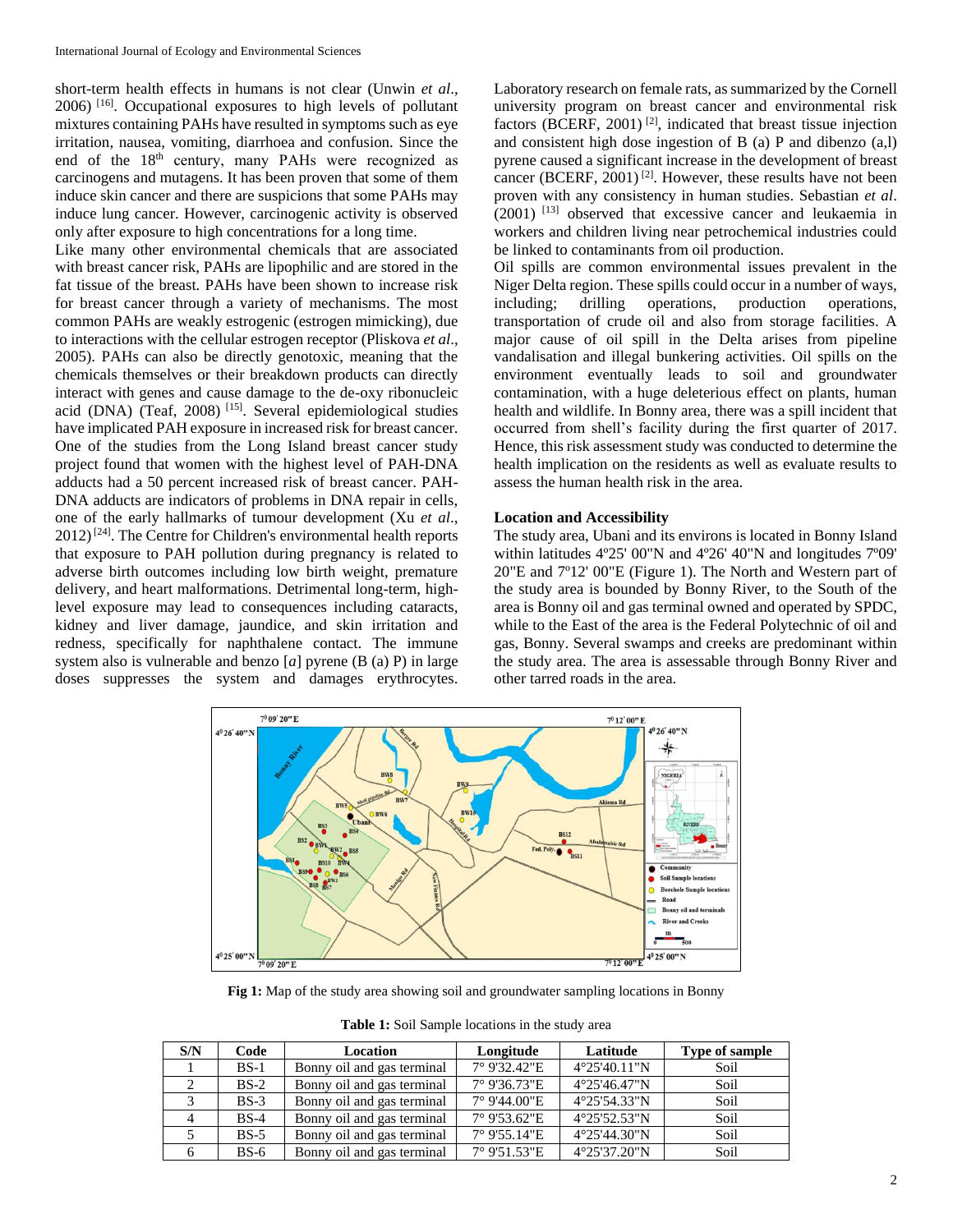|    | $BS-7$  | Bonny oil and gas terminal | 7° 9'46.68"E | $4^{\circ}25'32.85''N$ | Soil           |
|----|---------|----------------------------|--------------|------------------------|----------------|
|    | $BS-8$  | Bonny oil and gas terminal | 7° 9'40.93"E | 4°25'31.91"N           | Soil           |
|    | $BS-9$  | Bonny oil and gas terminal | 7° 9'39.26"E | 4°25'36.40"N           | Soil           |
| 10 | $BS-10$ | Bonny oil and gas terminal | 7° 9'38.67"E | 4°25'39.94"N           | Soil           |
| 11 | $BS-11$ | Federal Polytechnic, Bonny | 7°11'40.29"E | 4°25'45.91"N           | Soil (Control) |
| 12 | $BS-12$ | Federal Polytechnic, Bonny | 7°11'37.11"E | 4°25'48.47"N           | Soil (Control) |

**Table 2:** Standard laboratory procedures and methods for analysis of petroleum compounds

| <b>Chemical</b><br>compound    | Unit        | Laboratory<br>standard | <b>Method</b>                                        |
|--------------------------------|-------------|------------------------|------------------------------------------------------|
| <b>TPH</b>                     |             | mg/kg USEPA 8015       | Gas Chromatography with<br>flame ionisation detector |
|                                | <b>PAH</b>  |                        |                                                      |
| Naphthalene                    |             | mg/kg USEPA 8270       |                                                      |
| Acenaphthylene                 |             | mg/kg USEPA 8270       |                                                      |
| Acenaphthene                   |             | mg/kg USEPA 8270       |                                                      |
| Fluorene                       |             | mg/kg USEPA 8270       |                                                      |
| Anthracene                     |             | mg/kg USEPA 8270       |                                                      |
| Phenanthrene                   |             | mg/kg USEPA 8270       |                                                      |
| Fluoranthene                   |             | mg/kg USEPA 8270       |                                                      |
| Pyrene                         |             | mg/kg USEPA 8270       |                                                      |
| Benzo (a)                      |             | mg/kg USEPA 8270       |                                                      |
| anthracene                     |             |                        | Gas Chromatography-Mass                              |
| Chrysene                       |             | mg/kg USEPA 8270       | spectrometer                                         |
| Benzo (b)                      |             | mg/kg USEPA 8270       |                                                      |
| fluoranthene                   |             |                        |                                                      |
| Benzo (k)                      |             | mg/kg USEPA 8270       |                                                      |
| fluoranthene                   |             |                        |                                                      |
| Benzo (a) pyrene               |             | mg/kg USEPA 8270       |                                                      |
| $Dibenz(a,h)$ anthr<br>acene   |             | mg/kg USEPA 8270       |                                                      |
| Indeno $(1,2,3$ -<br>cd)pyrene |             | mg/kg USEPA 8270       |                                                      |
| Benzo $(g,h,i)$<br>perylene    |             | mg/kg USEPA 8270       |                                                      |
|                                | <b>BTEX</b> |                        |                                                      |
| Benzene                        |             | mg/kg USEPA 8260       |                                                      |
| Toluene                        |             | mg/kg USEPA 8260       | Gas Chromatography with                              |
| Ethylbenzene                   |             | mg/kg USEPA 8260       | Photo ionisation detector                            |
| m. p-Xylene                    |             | mg/kg USEPA 8260       |                                                      |
| o-Xylene                       |             | mg/kg USEPA 8260       |                                                      |

### **Carcinogenic Risk Assessment**

In order to determine the risk of cancer, human exposure pathways, toxicity, frequency of exposure and duration should be known amongst other parameters. USEPA (1991)<sup>[22]</sup> established a parameter for every carcinogenic compound (the slope factor), and it defines the relationship between dose and response. According to USEPA (2016)  $^{[23]}$ , this represents an estimated value for toxicity. To determine cancer risk, the following were considered: oral slope factor, frequency and the duration of exposure, daily intake (calculated based on concentration of each chemical), and so on (OEHHA, 2015) [11]. The OEHHA (2004)  $[10]$  parameters were utilized in the USEPA equations. In this

study, cancer risk, for both children and adults were assessed using the equations:

$$
Cancer Risk = I(dose) \times SF
$$
 (1)

Where:

 $I =$  chronic daily intake (dose) (mg/kg/day)

 $SF = slope factor (mg/kg/day)^{-1}$ 

Where the cancer risk is arising from different contaminants of concern, the total risk is calculated as the sum of all risks generated by each pollutant for each exposure pathway:

$$
Risk = \sum Risk_i
$$
 (2)

Where;

 $Risk<sub>i</sub> = estimated risk for each substance$ 

The pathways of human exposure analyzed in this study are soil ingestion and dermal contact, adopting the recreational exposure scenario. Estimated doses were calculated by the equations below:

1. Ingestion of chemicals in soils:

$$
Dose_{si} = \left[\frac{CS \times CF \times IR \times FI}{BW}\right] \times \left(\frac{EF \times ED}{AT}\right)
$$
 (3)

2. Exposure through dermal contact:

$$
Dose_{dc} = \left[\frac{CS \times CF \times SA \times AF \times AB \times EF \times ED}{BW \times AT}\right]
$$
 (4)

For calculating exposure through soil ingestion (Dose<sub>si</sub>) and dermal contact  $(Dose_{dc})$  the following were utilized: chemical concentration in soil (CS in mg/kg), exposure frequency (EF in events/year), fraction ingested from the contaminated source (FI, unitless), conversion factor ( $CF = 10^{-6}$  kg/mg), ingestion rate (IR, mg soil/day), body weight (BW in kg), exposure duration (ED in years), skin surface area available for contact  $(SA \text{ in cm}^2/\text{event})$ , average time (AT in days), soil to skin adherence factor (AF in mg/cm<sup>2</sup>), and the absorption factor (ABS, unitless).

Table 3 illustrates the known absorption factors (ABS) and cancer slope factors (CSF) used in this study to investigate carcinogenic risk. Parameters used for calculating exposure through dermal contact and soil ingestion are presented in Table 4. In this study, 32 kg was used as the body weight for children while, for adults, 70 kg was used. The average time (AT) taken into account is 2560 days for children (7 years) and 25,600 days for adults (70 years) while the exposure duration was taken as five years for children and 21 years for adults. All these parameters were gotten from Connor *et al*., (2007) software manual.

**Table 3:** Cancer slope factors and Adsorption Factors (dermal contact and oral ingestion)

| Substance    | Cancer Slope Factor $(mg/kg/day)^{-1}$ | <b>Absorption Factors</b> | <b>Reference</b>             |
|--------------|----------------------------------------|---------------------------|------------------------------|
| Benzene      | 3.50E-02                               | .30E-01                   | USEPA (2000) <sup>[21]</sup> |
| Ethylbenzene | .10E-02                                | .30E-01                   | <b>NJDEP</b> (2009)          |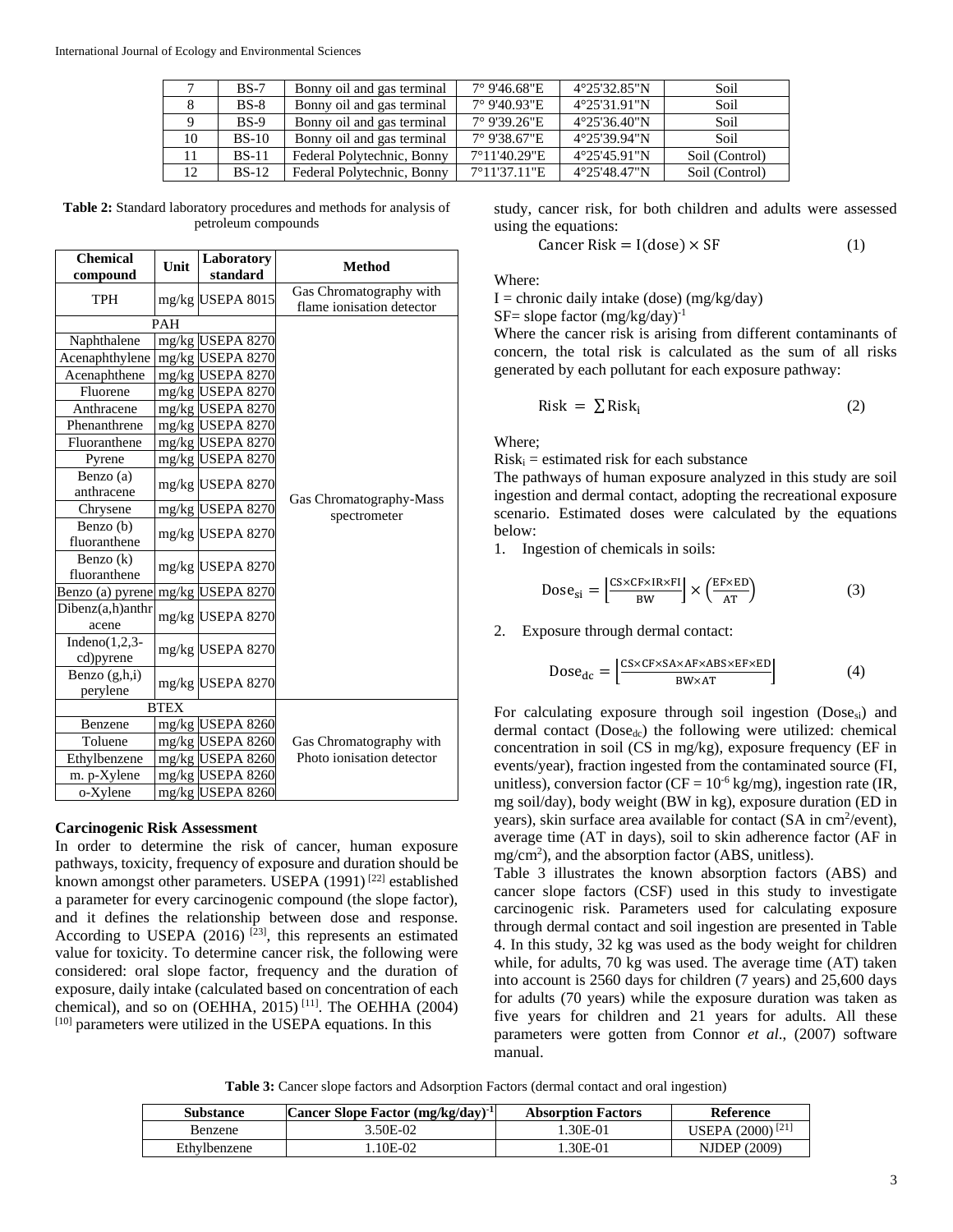| Anthracene               | 2.30E-01     | 1.30E-01 | HC <sub>2</sub> (2007)       |
|--------------------------|--------------|----------|------------------------------|
| Benz[a]anthracene        | $1.20E + 02$ | 1.30E-01 | USEPA (2003) <sup>[24]</sup> |
| Benzo[a]pyrene           | $1.20E + 01$ | 1.30E-01 | USEPA (2003) <sup>[22]</sup> |
| Benzo[b]fluoranthrene    | $1.20E + 00$ | 1.30E-01 | USEPA (2003) <sup>[21]</sup> |
| Benzo[k]fluoranthrene    | $1.20E + 00$ | 1.30E-01 | USEPA (2003) <sup>[22]</sup> |
| Crysene                  | 1.20E-01     | 1.30E-01 | USEPA (2003) <sup>[22]</sup> |
| Dibenzo [a,h] anthracene | $4.10E + 00$ | 1.30E-01 | USEPA (2003) <sup>[22]</sup> |
| Fluoranthene             | 2.30E-02     | 8.00E-02 | HC <sub>2</sub> (2007)       |
| Phenanthrene             | 2.30E-03     | 2.00E-01 | HC <sub>2</sub> (2007)       |
|                          |              |          |                              |

**Table 4:** Parameters used for exposure assessment (Adopted from Cocarta *et al*., 2017)

|               |                                  | <b>Dermal Contact</b>          |                              |
|---------------|----------------------------------|--------------------------------|------------------------------|
|               | <b>SA-Skin Surface Area</b>      | <b>ED-Exposure Duration</b>    | <b>EF-Exposure Frequency</b> |
|               | (cm <sup>2</sup> /Event)         | (Days)                         | (Days/Year)                  |
| Children      | $5.14 \times 10^{3}$             | $1.82 \times 10^{3}$           | $1.50 \times 10^{1}$         |
| <b>Adults</b> | $9.11 \times 10^{3}$             | $7.66 \times 10^{3}$           | $3.00 \times 10^{1}$         |
|               |                                  | <b>Soil Ingestion</b>          |                              |
|               | <b>FI-Fraction Ingested from</b> | <b>IRs-Soil Ingestion Rate</b> | <b>EF-Exposure Frequency</b> |
|               | <b>Contaminated Soil (-)</b>     | (mg/Day)                       | (Days/Year)                  |
| Children      | $1.00 \times 10^{-1}$            | $1.50 \times 10^{2}$           | $9.00 \times 10^{1}$         |
| Adults        | $3.00 \times 10^{-1}$            | $1.00 \times 10^{2}$           | $1.20 \times 10^{2}$         |

#### **Results and Discussion**

# **Health Risk Assessment and Modeling**

The total carcinogenic risk arising from the oil contaminated soils in the study area were analyzed for two major exposure pathways (ingestion and dermal contact) using children and adults as case studies. Among the 16 Polyaromatic hydrocarbons identified in soils from the area, 9 chemicals were considered as contaminants of concern (COC) for carcinogenic risk assessment (Tables 5 and 6). From the BTEX group of contaminants, benzene and ethylbenzene were the main COC. These COC were selected based on USEPA (1991; 2006)<sup>[20]</sup>, which suggests that their toxicological profiles are recognized as carcinogenic for humans. The results for carcinogenic risk assessment for children and adults are presented in Table 6. Total carcinogenic risks along with WHO (2012)<sup>[23]</sup> regulatory limit are presented in Table 6 and Figure 8. Detailed step-wise procedures and constants used for carcinogenic risk assessment are presented in the Appendix. The Total Petroleum Hydrocarbons were not be used for risk assessment because the general measure of TPH provides insufficient information about the amounts of individual COC present.



**Fig 2:** Depth slices extracted from the 3-D TPH grid model at 0.1m, 0.5m, 1.0m and 1.5m around the spill area



**Fig 3:** 3-D block model showing the horizontal and vertical variations in TPH concentration around the spill area after applying the DPR intervention value (5000 mg/kg) as a cutoff (Volume  $222,500m^3$ )



**Fig 4:** 3-D block model showing the horizontal and vertical variations in BTEX concentration around the spill area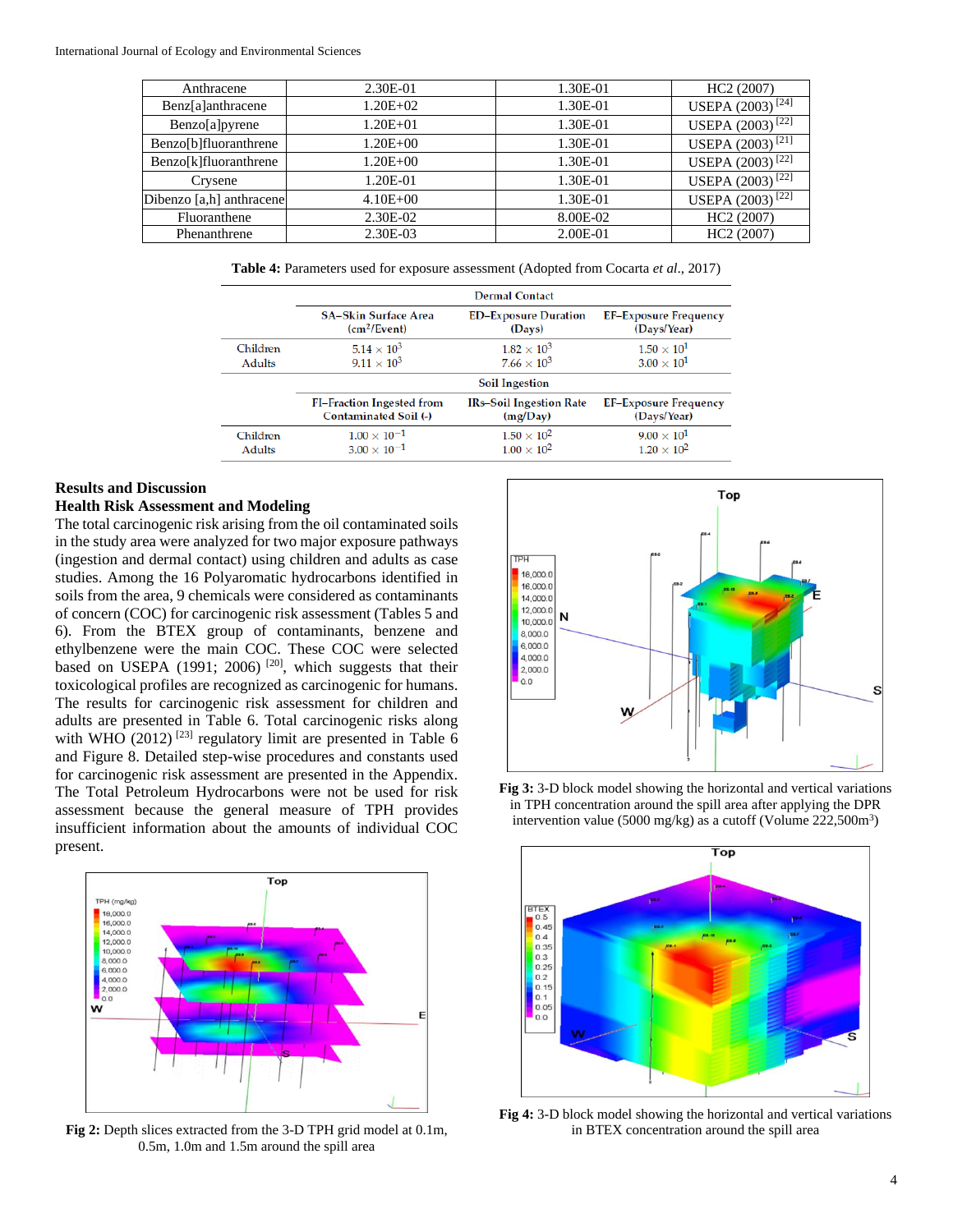

**Fig 5:** A cross-section across the entire wells showing BTEX variations with depth



**Fig 6:** Depth slices extracted from the 3-D BTEX grid model at 0.1m, 0.5m, 1.0m and 1.5m around the spill area



**Fig 7:** 3-D block model showing the horizontal and vertical variations in BTEX concentration around the spill area after applying the DPR target value (0.4 mg/kg) as a cutoff (Volume 40,000m<sup>3</sup>)

**Table 5:** Results of carcinogenic risk assessment in Children from soils in the study area (Total from dermal contact and soil ingestion)

| <b>Parameter</b>         | $BS-1$     | $BS-2$                                    | $BS-3$                   | $BS-4$                   | $BS-5$                   | $BS-6$                   | $BS-7$                     | $BS-8$                                               | <b>BS-9</b> | $BS-10$                                              |
|--------------------------|------------|-------------------------------------------|--------------------------|--------------------------|--------------------------|--------------------------|----------------------------|------------------------------------------------------|-------------|------------------------------------------------------|
| Anthracene               | 5.38E-09   | $8.64E-10$                                |                          | $4.32E-10$               | 2.88E-10                 | 2.88E-09                 | 4.97E-09                   | 2.86E-08                                             |             | $.66E-08$   1.56E-08                                 |
| Phenanthrene             | 2.59E-11   | 7.20E-12                                  | $\overline{\phantom{a}}$ | 2.88E-12                 |                          | 5.76E-12 2.30E-11        |                            | 2.88E-10                                             |             | $ 3.28E-10 9.14E-11 $                                |
| Fluoranthene             |            | $2.50E-10$   $2.16E-10$                   |                          | $4.32E-11$               | $\overline{\phantom{0}}$ |                          |                            |                                                      |             | 3.17E-10   1.46E-09   3.60E-10   2.49E-09   8.42E-10 |
| Benzo (a) anthracene     |            | 1.25E-06 4.51E-07                         |                          | 3.01E-07                 |                          |                          |                            | 1.15E-06 5.11E-06 5.63E-06 1.00E-05                  |             |                                                      |
| Chrysene                 |            | 1.45E-09   7.51E-10   1.50E-10   6.01E-10 |                          |                          |                          |                          |                            | 1.35E-09   4.32E-09   6.42E-09   5.07E-09   1.50E-09 |             |                                                      |
| Benzo (b) fluoranthene   |            | 3.51E-09   1.50E-09                       |                          |                          | $\overline{\phantom{a}}$ |                          |                            | 1.55E-08 2.48E-08 1.43E-08 2.37E-08 6.76E-09         |             |                                                      |
| Benzo (k) fluoranthene   |            | 3.01E-09 7.51E-09                         | 1.50E-09                 |                          | $\overline{\phantom{a}}$ |                          |                            | 1.45E-08 4.58E-08 3.76E-09 9.77E-09 1.88E-08         |             |                                                      |
| Benzo (a) pyrene         |            | 7.01E-08 7.51E-08                         | 1.50E-08                 | $\overline{\phantom{a}}$ |                          |                          | 1.50E-08 9.52E-08 2.55E-07 | 5.26E-08 7.51E-08 1.20E-07                           |             |                                                      |
| $Dibenz(a,h)$ anthracene | $6.85E-09$ | $6.85E-09$                                | 6.42E-09                 | $15.13E-09$              | $5.13E-09$               | $2.91E-08$ 6.55E-08      |                            | 1.28E-08                                             |             | $1.54E-08$   2.05E-08                                |
| Benzene                  | 7.61E-11   | 7.61E-11                                  | 7.61E-11                 |                          |                          |                          | $1.02E-10$                 |                                                      | 3.33E-09    |                                                      |
| Ethylbenzene             |            | 1.85E-10 7.07E-11                         |                          |                          | $\overline{\phantom{0}}$ | $\overline{\phantom{0}}$ | $6.52E-11$                 |                                                      | 5.64E-09    | $1.03E-10$                                           |

**Table 6:** Results of carcinogenic risk assessment in Adults from soils in the study area (Total from dermal contact and soil ingestion)

| <b>Parameter</b>       | $BS-1$                                 | $BS-2$    | $BS-3$ | <b>BS-4</b>              | $BS-5$ | <b>BS-6</b> | <b>BS-7</b> | <b>BS-8</b> | <b>BS-9</b>                                                            | <b>BS-10</b> |
|------------------------|----------------------------------------|-----------|--------|--------------------------|--------|-------------|-------------|-------------|------------------------------------------------------------------------|--------------|
| Anthracene             | $3.06E-09$   $4.9E-10$                 |           |        |                          |        |             |             |             | 2.5E-10   1.6E-10   1.64E-09   2.8E-09   1.63E-08   9.43E-09   8.9E-09 |              |
| Phenanthrene           | $1.48E - 11$   $4.1E - 12$             |           |        | $1.6E-12$                |        |             |             |             | 3.28E-12   1.3E-11   1.64E-10   1.87E-10   5.2E-11                     |              |
| Fluoranthene           | $1.42E-10$   $1.2E-10$                 |           |        | $2.5E-11$                |        |             |             |             | 1.8E-10   8.3E-10   2.05E-10   1.42E-09   4.8E-10                      |              |
| Benzo (a) anthracene   | 7.13E-07 2.6E-07                       |           |        | 1.7E-07                  |        |             |             |             | 6.56E-07 2.9E-06 3.21E-06 5.71E-06                                     |              |
| Chrysene               | 8.27E-10   4.3E-10   8.6E-11   3.4E-10 |           |        |                          |        |             |             |             | 7.7E-10 2.5E-09 3.66E-09 2.89E-09 8.6E-10                              |              |
| Benzo (b) fluoranthene | $2E-09$                                | $8.6E-10$ |        | $\overline{\phantom{0}}$ |        |             |             |             | 8.85E-09   1.4E-08   8.13E-09   1.35E-08   3.9E-09                     |              |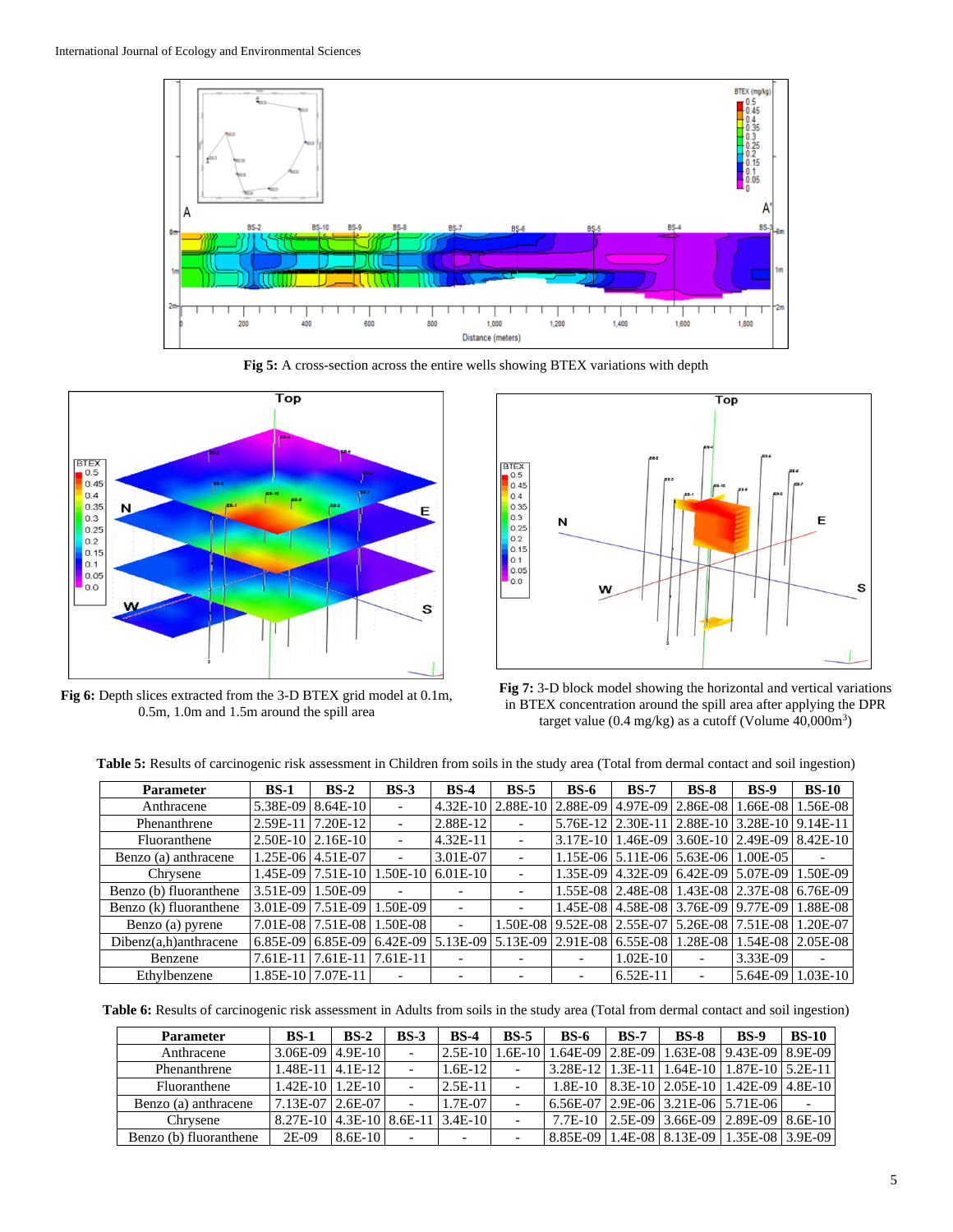| Benzo (k) fluoranthene   | 1.71E-09   4.3E-09   8.6E-10       |                          |  | 8.27E-09   2.6E-08   2.14E-09   5.56E-09   1.1E-08                                                   |         |                     |  |
|--------------------------|------------------------------------|--------------------------|--|------------------------------------------------------------------------------------------------------|---------|---------------------|--|
| Benzo (a) pyrene         | $-3.99E-08$   4.3E-08   8.6E-09    |                          |  | $18.6E-09$   5.42E-08   1.5E-07   3E-08                                                              |         | $14.28E-08$ 6.8E-08 |  |
| $Dibenz(a,h)$ anthracene |                                    |                          |  | 3.9E-09   3.9E-09   3.7E-09   2.9E-09   2.9E-09   1.66E-08   3.7E-08   7.31E-09   8.77E-09   1.2E-08 |         |                     |  |
| <b>Benzene</b>           | $4.21E-11$   $4.2E-11$   $4.2E-11$ |                          |  |                                                                                                      | 5.6E-11 | 1.84E-09            |  |
| Ethylbenzene             | $1.08E - 1014.1E - 11$             | $\overline{\phantom{0}}$ |  |                                                                                                      | 3.8E-11 | 3.31E-09 6.1E-11    |  |

**Table 7:** Total carcinogenic risk obtained from soil assessment in the study area

| <b>Location</b> | Children (7 years)       |                       | Adult (70 years)         |                       |  |  |  |  |  |
|-----------------|--------------------------|-----------------------|--------------------------|-----------------------|--|--|--|--|--|
|                 | <b>Total Cancer risk</b> | <b>Interpretation</b> | <b>Total Cancer risk</b> | <b>Interpretation</b> |  |  |  |  |  |
| $BS-1$          | 1.34E-06                 | <b>YES</b>            | 7.65076E-07              | NO.                   |  |  |  |  |  |
| $BS-2$          | 5.44E-07                 | N <sub>O</sub>        | 3.09762E-07              | N <sub>O</sub>        |  |  |  |  |  |
| $BS-3$          | $2.32E-08$               | N <sub>O</sub>        | 1.31993E-08              | N <sub>O</sub>        |  |  |  |  |  |
| $BS-4$          | 3.07E-07                 | NO.                   | 1.74737E-07              | N <sub>O</sub>        |  |  |  |  |  |
| $BS-5$          | $2.04E-08$               | NO.                   | 1.16486E-08              | N <sub>O</sub>        |  |  |  |  |  |
| $BS-6$          | 1.31E-06                 | <b>YES</b>            | 7.46758E-07              | N <sub>O</sub>        |  |  |  |  |  |
| $BS-7$          | 5.51E-06                 | <b>YES</b>            | 3.13963E-06              | <b>YES</b>            |  |  |  |  |  |
| $BS-8$          | 5.75E-06                 | <b>YES</b>            | 3.27781E-06              | <b>YES</b>            |  |  |  |  |  |
| $BS-9$          | 1.02E-05                 | <b>YES</b>            | 5.80342E-06              | YES                   |  |  |  |  |  |
| $BS-10$         | 1.84E-07                 | NO.                   | 1.05078E-07              | N <sub>O</sub>        |  |  |  |  |  |
| <b>WHO</b>      | 1.00E-06                 |                       | 1.00E-06                 |                       |  |  |  |  |  |



**Fig 8:** Total carcinogenic risk from crude oil contaminated soils in the investigation area

The acceptable carcinogenic risk as recommended by WHO  $(2012)$  for all COC is 1 x  $10^{-6}$  (Table 7). The results of carcinogenic risk assessment in this study show that BS-1, BS-6, BS-7, BS-8 and BS-9 are carcinogenic to children while BS-7, BS-8 and BS-9 are carcinogenic to adults because they exceeded WHO regulatory guideline (Table 7 and Figure 8). The main contaminant contributing to the high carcinogenic risk in soils of the study area is Benzo (a) anthracene. Meanwhile, the soils in all other sample locations were within the WHO recommended guidelines.

#### **Conclusion**

The recent oil spill incident that occurred from one of Shell's tank in Bonny Island made it necessary to qualitatively determine the impact the spill has on the surrounding communities by analyzing two very important environmental media; Soil and groundwater. The study objectives included; determining the presence of contaminants of concern (TPH, PAH and BTEX) in the soils and groundwater in the area; determining the spill area and volume

that exceeded regulatory guidelines; assessing the carcinogenic health risk associated with the area; determining areas that need urgent remediation action; and proffering some remedial actions to support management decision making.

The 3-D block models generated for TPH, PAH and BTEX, along with the cross-sections and extracted time slices all shows that the concentration of these COC generally decrease with depth, and the centre of the spill is located at the south-eastern part of the survey area. Based on these models, three spill zones were identified; Zone 1-highly contaminated areas (BS-8, BS-9, BS-10); Zone 2- moderately contaminated areas (BS-1, BS-2, BS-6, BS-7); and low contaminated areas (BS-3, BS-4, BS-5).

Assessment of carcinogenic risk for children and adults revealed that BS-1, BS-6, BS-7, BS-8 and BS-9 are carcinogenic to children while BS-7, BS-8 and BS-9 are carcinogenic to adults and the contaminant contributing to these high risks is Benzo (a) anthracene.

The entire soils in the area are contaminated with TPH, 47% of the area is contaminated with PAH and approximately 3% of the